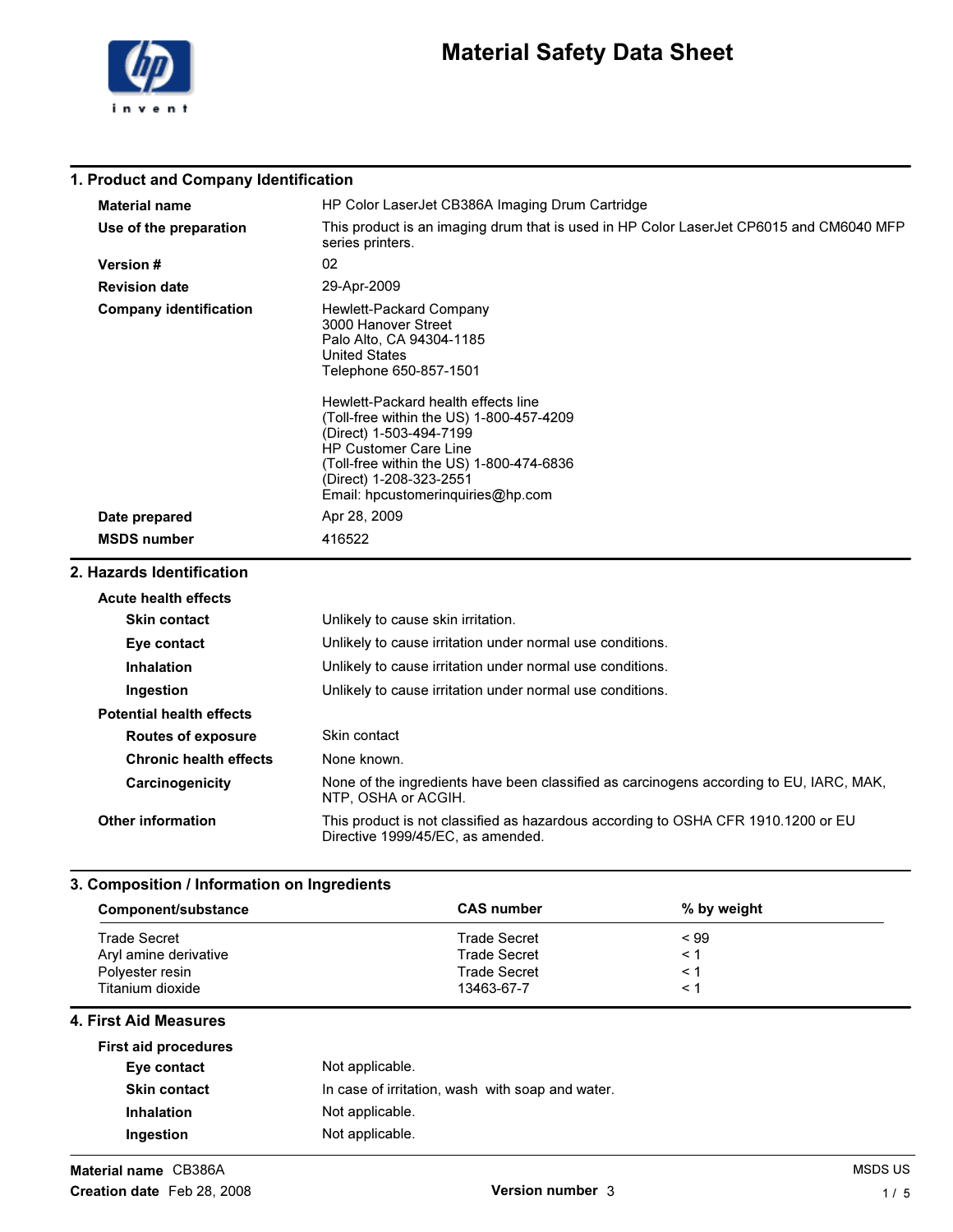

| 5. Fire Fighting Measures                                       |                                                                                                                                                                                                             |
|-----------------------------------------------------------------|-------------------------------------------------------------------------------------------------------------------------------------------------------------------------------------------------------------|
| Flash point and method                                          | Not applicable                                                                                                                                                                                              |
| <b>Hazardous combustion</b><br>products                         | Carbon monoxide and carbon dioxide.                                                                                                                                                                         |
| <b>Flammable properties</b>                                     | None known.                                                                                                                                                                                                 |
| <b>Extinguishing media</b>                                      |                                                                                                                                                                                                             |
| Suitable extinguishing<br>media                                 | CO2, water, dry chemical, or foam                                                                                                                                                                           |
| Unsuitable extinguishing<br>media                               | None known.                                                                                                                                                                                                 |
| Unusual fire and explosion<br>hazard                            | None known.                                                                                                                                                                                                 |
| <b>Protection of firefighters</b>                               |                                                                                                                                                                                                             |
| <b>Protective equipment and</b><br>precautions for firefighters | If fire occurs in the printer, treat as an electrical fire.                                                                                                                                                 |
| <b>Special firefighting procedures</b>                          | None established.                                                                                                                                                                                           |
| 6. Accidental Release Measures                                  |                                                                                                                                                                                                             |
| <b>Personal precautions</b>                                     | Not applicable.                                                                                                                                                                                             |
| <b>Environmental precautions</b>                                | See also section 13 Disposal considerations.                                                                                                                                                                |
| <b>Other information</b>                                        | Not applicable.                                                                                                                                                                                             |
| 7. Handling and Storage                                         |                                                                                                                                                                                                             |
| <b>Handling</b>                                                 | Keep out of the reach of children. Avoid inhalation of dust and contact with skin and eyes. Use<br>with adequate ventilation. Keep away from excessive heat, sparks, and open flames.                       |
| <b>Storage</b>                                                  | Keep out of the reach of children. Store at room temperature in the original container. Keep at<br>temperatures below 45°C. Keep the container tightly closed and dry. Store away from strong<br>oxidizers. |
| 8. Exposure Controls / Personal Protection                      |                                                                                                                                                                                                             |
| <b>Exposure guidelines</b>                                      | None established.                                                                                                                                                                                           |
| Personal protective equipment                                   |                                                                                                                                                                                                             |
| General                                                         | No personal respiratory protective equipment required under normal conditions of use.                                                                                                                       |
| 9. Physical & Chemical Properties                               |                                                                                                                                                                                                             |
| <b>Appearance</b>                                               | Viridian aluminum cylinder                                                                                                                                                                                  |
| Color                                                           | Greenish blue                                                                                                                                                                                               |
| Odor                                                            | Odorless                                                                                                                                                                                                    |
| <b>Odor threshold</b>                                           | Not available.                                                                                                                                                                                              |
| <b>Physical state</b>                                           | Not available.                                                                                                                                                                                              |
| Form                                                            | solid                                                                                                                                                                                                       |
| pH                                                              | Not applicable                                                                                                                                                                                              |
| <b>Melting point</b>                                            | $>$ 212 °F ( $>$ 100 °C)                                                                                                                                                                                    |
| <b>Freezing point</b>                                           | Not available.                                                                                                                                                                                              |
| <b>Boiling point</b>                                            | Not applicable                                                                                                                                                                                              |
| <b>Flash point</b>                                              | Not applicable                                                                                                                                                                                              |
| <b>Evaporation rate</b>                                         | Not applicable                                                                                                                                                                                              |
| Flammability                                                    | Not available.                                                                                                                                                                                              |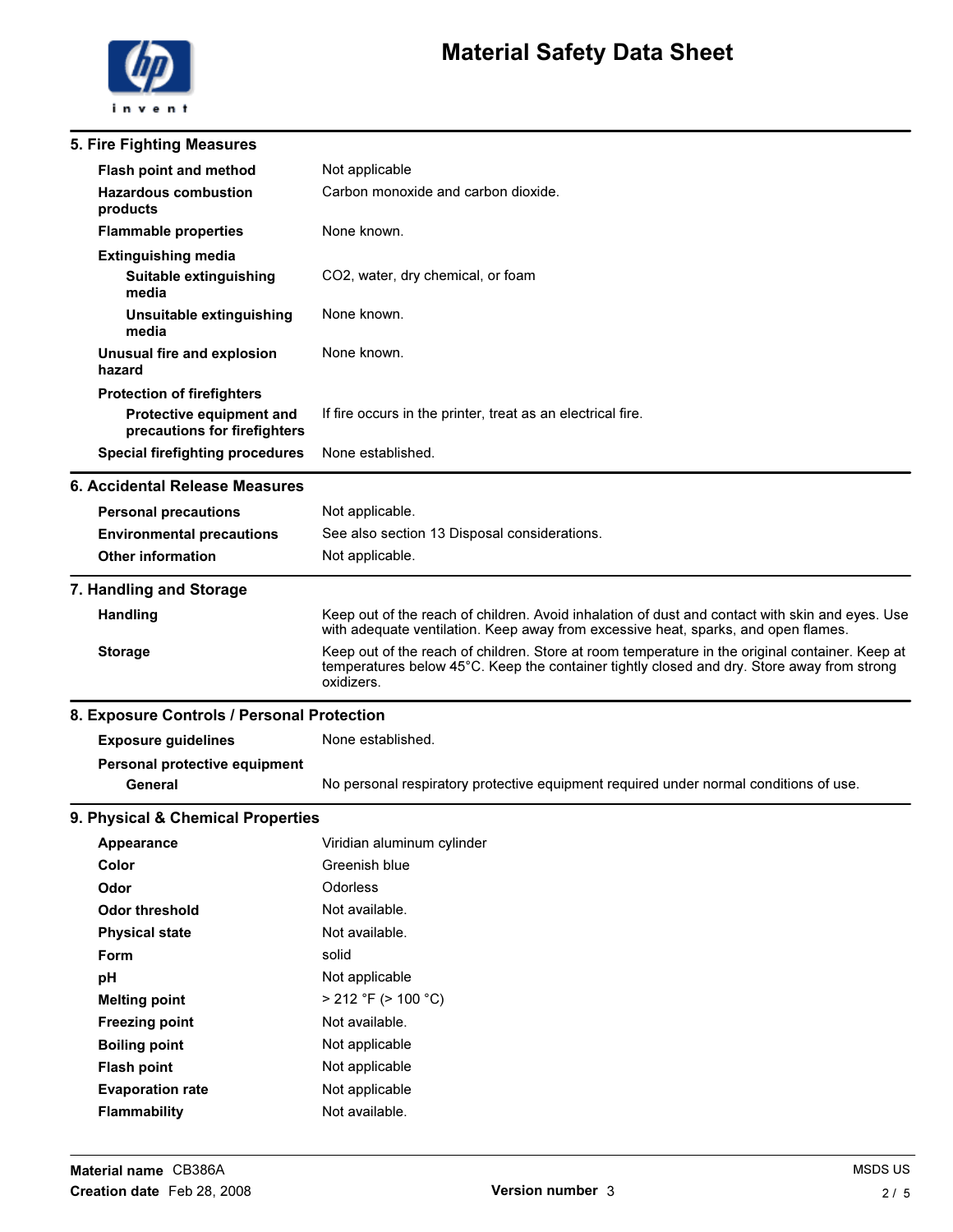

| Not available.<br>Flammability limits in air,<br>upper, % by volume<br>Not flammable<br>Flammability limits in air,<br>lower, % by volume<br>Not applicable<br>Vapor pressure<br>Not applicable<br>Vapor density<br>No information available<br><b>Specific gravity</b><br>Not available.<br><b>Relative density</b><br>Negligible<br>Solubility (water)<br>Not available.<br><b>Partition coefficient</b><br>(n-octanol/water)<br>Not applicable<br><b>Auto-ignition temperature</b><br>Not available.<br><b>Decomposition temperature</b><br>Not applicable<br>Viscosity |  |
|----------------------------------------------------------------------------------------------------------------------------------------------------------------------------------------------------------------------------------------------------------------------------------------------------------------------------------------------------------------------------------------------------------------------------------------------------------------------------------------------------------------------------------------------------------------------------|--|
|                                                                                                                                                                                                                                                                                                                                                                                                                                                                                                                                                                            |  |
|                                                                                                                                                                                                                                                                                                                                                                                                                                                                                                                                                                            |  |
|                                                                                                                                                                                                                                                                                                                                                                                                                                                                                                                                                                            |  |
|                                                                                                                                                                                                                                                                                                                                                                                                                                                                                                                                                                            |  |
|                                                                                                                                                                                                                                                                                                                                                                                                                                                                                                                                                                            |  |
|                                                                                                                                                                                                                                                                                                                                                                                                                                                                                                                                                                            |  |
|                                                                                                                                                                                                                                                                                                                                                                                                                                                                                                                                                                            |  |
|                                                                                                                                                                                                                                                                                                                                                                                                                                                                                                                                                                            |  |
|                                                                                                                                                                                                                                                                                                                                                                                                                                                                                                                                                                            |  |
|                                                                                                                                                                                                                                                                                                                                                                                                                                                                                                                                                                            |  |
|                                                                                                                                                                                                                                                                                                                                                                                                                                                                                                                                                                            |  |

### 10. Chemical Stability & Reactivity Information

| <b>Chemical stability</b>                    | Stable under normal storage conditions. |
|----------------------------------------------|-----------------------------------------|
| <b>Conditions to avoid</b>                   | Imaging Drum: Exposure to light         |
| Incompatible materials                       | Strong oxidizers                        |
| <b>Hazardous decomposition</b><br>products   | No decomposition if stored normally.    |
| <b>Possibility of hazardous</b><br>reactions | Will not occur.                         |

#### 11. Toxicological Information

| Eye irritation               | Not classified as irritant, according to OSHA Hazard Communication Standard (HCS) and EU<br>Directive 67/548/EEC and as amended.                   |
|------------------------------|----------------------------------------------------------------------------------------------------------------------------------------------------|
| <b>Sensitization</b>         | Not classified as a sensitizer according to EU Directive 67/548/EEC and as amended, and<br>OSHA HCS (US).                                          |
| <b>Chronic toxicity</b>      | No information available.                                                                                                                          |
| Carcinogenicity              | Not a known or suspected carcinogen according to any IARC Monograph, NTP, OSHA<br>Regulations (USA), EU Directive, or Proposition 65 (California). |
| <b>Mutagenicity</b>          | Negative, does not indicate mutagenic potential (Ames Test: Salmonella typhimurium)                                                                |
| <b>Reproductive toxicity</b> | Not classified as toxic according to EU Directive 67/548/EEC and as amended, California<br>Prop. 65, and DFG (Germany).                            |

#### 12. Ecological Information

Persistence and degradability Not available.

#### 13. Disposal Considerations

| <b>Disposal instructions</b> | Do not shred toner cartridge, unless dust-explosion prevention measures are taken. Finely<br>dispersed particles may form explosive mixtures in air. Dispose of in compliance with federal,<br>state, and local regulations.                                                     |
|------------------------------|----------------------------------------------------------------------------------------------------------------------------------------------------------------------------------------------------------------------------------------------------------------------------------|
|                              | HP's Planet Partners (trademark) supplies recycling program enables simple, convenient<br>recycling of HP original inkjet and LaserJet supplies. For more information and to determine<br>if this service is available in your location, please visit http://www.hp.com/recycle. |
| 14. Transport Information    |                                                                                                                                                                                                                                                                                  |
| Not available.               |                                                                                                                                                                                                                                                                                  |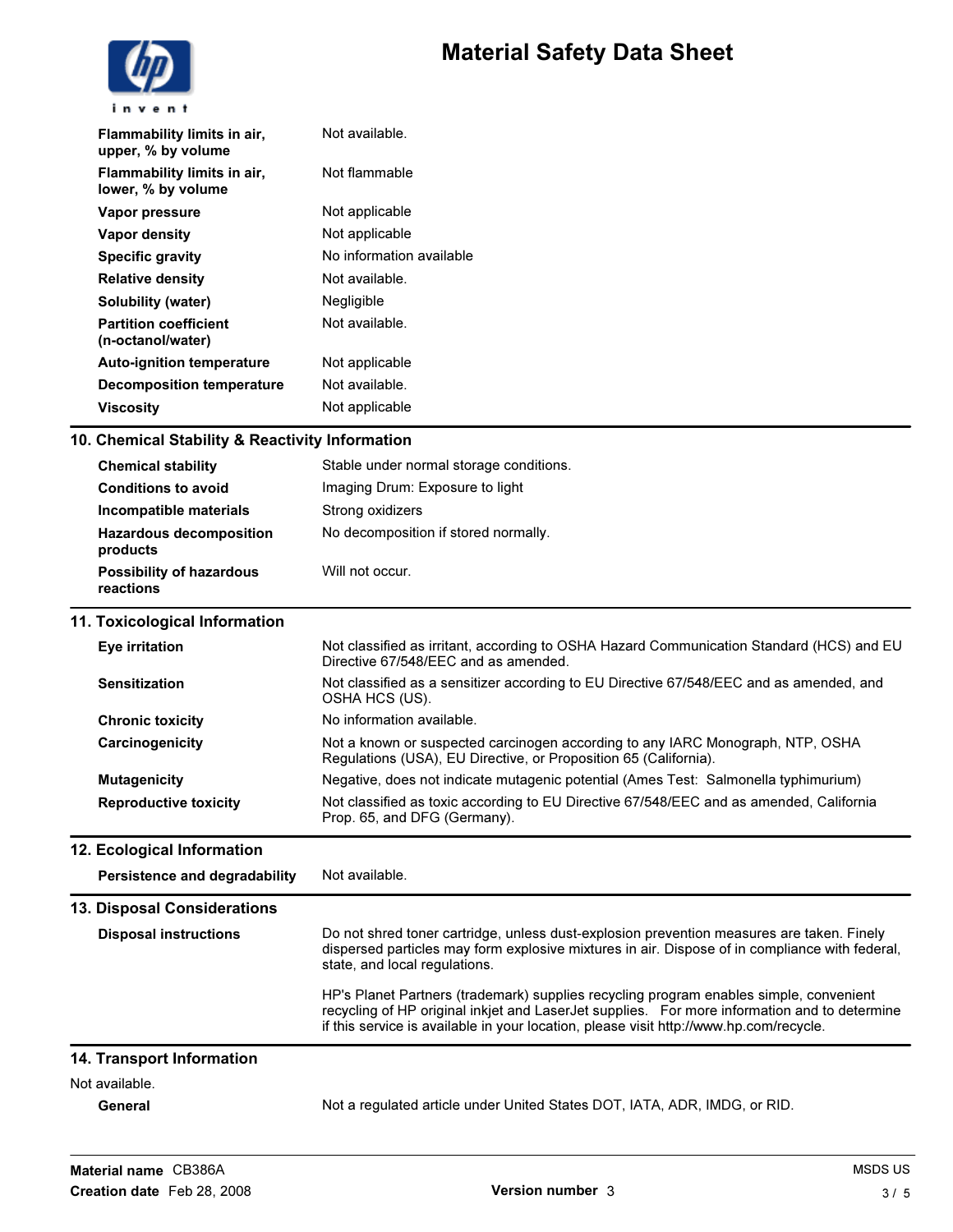

| 15. Regulatory Information       |                                                     |                                                                                                                                                                                                                                                                                                                                                                                                                                                                                                                                                                |
|----------------------------------|-----------------------------------------------------|----------------------------------------------------------------------------------------------------------------------------------------------------------------------------------------------------------------------------------------------------------------------------------------------------------------------------------------------------------------------------------------------------------------------------------------------------------------------------------------------------------------------------------------------------------------|
| <b>US federal regulations</b>    |                                                     | US EPA TSCA Inventory: All chemical substances in this product comply with all rules or<br>orders under TSCA.                                                                                                                                                                                                                                                                                                                                                                                                                                                  |
| None                             | <b>CERCLA (Superfund) reportable quantity</b>       |                                                                                                                                                                                                                                                                                                                                                                                                                                                                                                                                                                |
|                                  |                                                     | Superfund Amendments and Reauthorization Act of 1986 (SARA)                                                                                                                                                                                                                                                                                                                                                                                                                                                                                                    |
|                                  | <b>Hazard categories</b>                            | Immediate Hazard - No<br>Delayed Hazard - No<br>Fire Hazard - No<br>Pressure Hazard - No<br>Reactivity Hazard - No                                                                                                                                                                                                                                                                                                                                                                                                                                             |
|                                  | <b>Section 302 extremely</b><br>hazardous substance | No                                                                                                                                                                                                                                                                                                                                                                                                                                                                                                                                                             |
| chemical                         | <b>Section 311 hazardous</b>                        | No                                                                                                                                                                                                                                                                                                                                                                                                                                                                                                                                                             |
| <b>International regulations</b> |                                                     | All chemical substances in this HP product have been notified or are exempt from notification<br>under chemical substances notification laws in the following countries: US (TSCA), EU<br>(EINECS/ELINCS), Switzerland, Canada (DSL/NDSL), Australia, Japan, Philippines, South<br>Korea, New Zealand, and China.                                                                                                                                                                                                                                              |
| <b>16. Other Information</b>     |                                                     |                                                                                                                                                                                                                                                                                                                                                                                                                                                                                                                                                                |
| <b>HMIS<sup>®</sup></b> ratings  |                                                     | Health: 1<br>Flammability: 1<br>Physical hazard: 0                                                                                                                                                                                                                                                                                                                                                                                                                                                                                                             |
| <b>NFPA ratings</b>              |                                                     | Health: 1<br>Flammability: 1<br>Instability: 0                                                                                                                                                                                                                                                                                                                                                                                                                                                                                                                 |
| <b>Issue date</b>                |                                                     | Apr 28 2009 11:21PM                                                                                                                                                                                                                                                                                                                                                                                                                                                                                                                                            |
| <b>Revision</b>                  |                                                     | 2                                                                                                                                                                                                                                                                                                                                                                                                                                                                                                                                                              |
| <b>Replaces sheet dated</b>      |                                                     | Apr 26 2009 10:12PM                                                                                                                                                                                                                                                                                                                                                                                                                                                                                                                                            |
|                                  | <b>Manufacturer information</b>                     | Hewlett-Packard Company<br>11311 Chinden Boulevard<br>Boise, ID 83714 USA<br>(Direct) 1-503-494-7199<br>(Toll-free within the US) 1-800-457-4209                                                                                                                                                                                                                                                                                                                                                                                                               |
| <b>Other information</b>         |                                                     | This MSDS was prepared in accordance with USA OSHA Hazard Communications regulation<br>(29 CFR 1910.1200).                                                                                                                                                                                                                                                                                                                                                                                                                                                     |
| <b>Disclaimer</b>                |                                                     | This Safety Data Sheet document is provided without charge to customers of Hewlett-Packard<br>Company. Data is the most current known to Hewlett-Packard Company at the time of<br>preparation of this document and is believed to be accurate. It should not be construed as<br>guaranteeing specific properties of the products as described or suitability for a particular<br>application. This document was prepared to the requirements of the jurisdiction specified in<br>Section 1 above and may not meet regulatory requirements in other countries. |
| <b>MSDS sections updated</b>     |                                                     | 1. Product and Company Identification: Use of the preparation<br>5. Fire Fighting Measures: Suitable extinguishing media<br>5. Fire Fighting Measures: Unsuitable extinguishing media                                                                                                                                                                                                                                                                                                                                                                          |